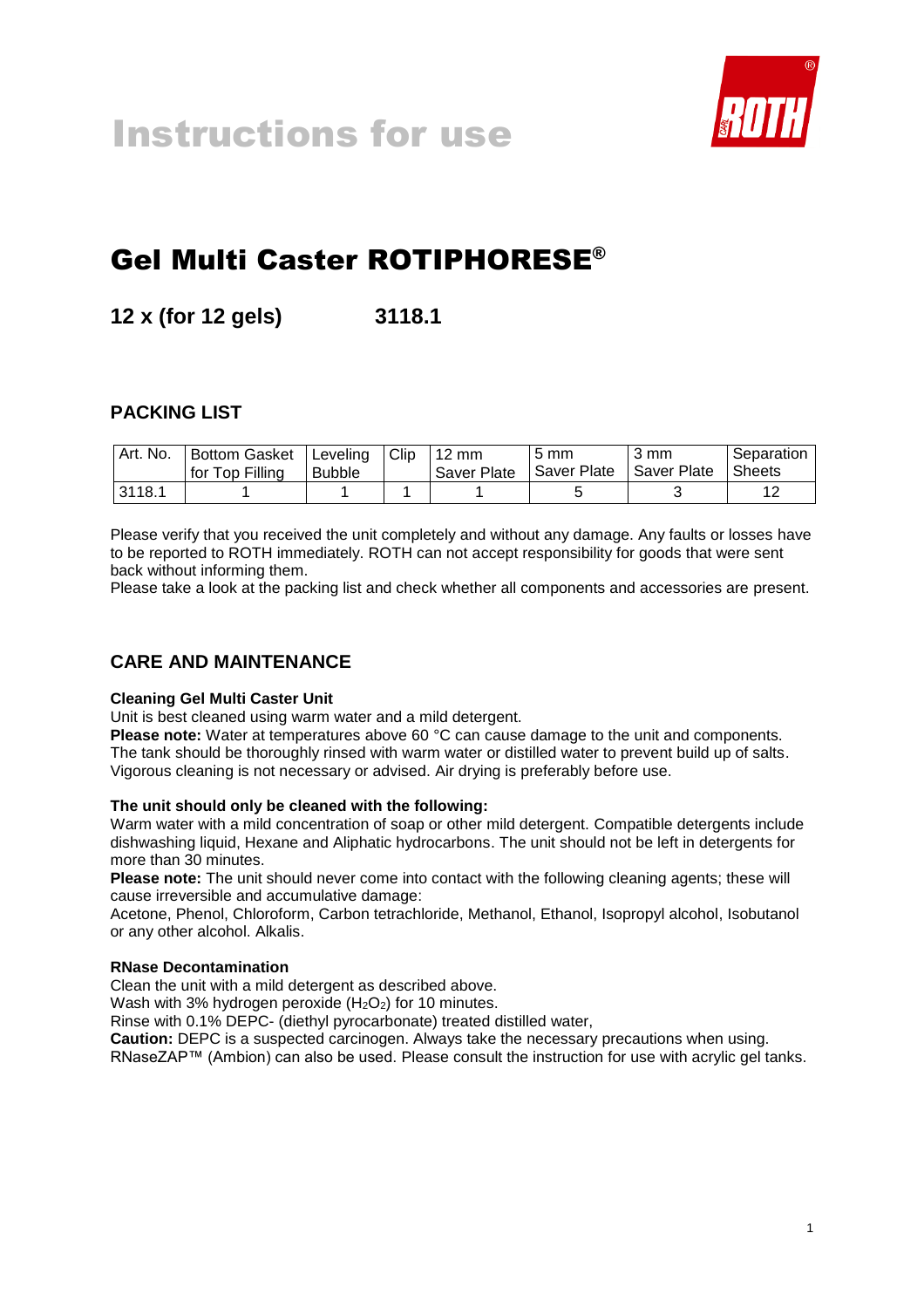## **OPERATION**

#### **A. Top Filling – Standard Single Percentage Gels**

**Note:** Use only glass plate sandwiches consisting of one notched glass plate and one plain glass plate with bonded spacers.

- 1. Use the levelling bubble provided to ensure that the surface is level upon which the caster to be set up.
- 2. Loosen the clamp screws, remove the caster door, and place the open casting chamber on the bench top so that the centre of the casting chamber is facing upwards. **Please note:** Make sure that the white silicone gasket, supplied for top filling, is in the bottom of the casting chamber. Ensure that the flat surface is pointing upwards. The V-shaped ridge on the underside of the white silicone gasket should also fit snugly in the V-shaped channel within the casting chamber.
- 3. Insert the glass and spacer plates as follows: **T**here should be a separation sheet at the rear of the casting chamber followed by a glass plate sandwich (1 mm spacer). This combination of separation sheet and glass plate sandwich is repeated a further eleven times. Then a 5 mm spacer plate is inserted followed by a 3 mm spacer plate and a further two separation sheets. At this point the glass and spacer plate stack should be flush with the edges
- of the casting chamber. 4. Overlay the caster door and secure it to the casting chamber by tightening the screws. The front gasket should flatten all the way around which indicates a good seal.
- 5. Restore the casting chamber to its upright position without dislodging the glass plates. If, by tightening the screws, the glass plates have been pushed upwards push them downwards to ensure that they retain contact with the silicone mat. The spare 5 mm spacer plate may be used to push each glass plate sandwich back into position.
- 6. Make sure that the clip provided is used to seal the silicone hose at the front.
- 7. Pour pre-prepared acrylamide solution (including APS and TEMED initiators) into the top of the glass plate sandwich closest to the front of the casting chamber (i.e. in the cavity between the plain glass plate with bonded spacers and the notched glass plate). This should be performed evenly and smoothly to allow the gel level to equilibrate.

It is much easier if the required volume has been determined previously and prepared accordingly (e.g. by filling the assembled gel caster - containing glass plates, spacer plates and separation sheets - with water and noting the volume required).

If this is not the case, then fill the middle plates and look for when the end plates reach the desired level.

**Please note:** The purpose of the white silicone mat is not to stop leakage as in a standard casting base, but to provide even gel equilibration and distribution between the individual gel sandwiches, in addition to minimizing the volume of acrylamide required. The acrylamide will migrate by capillary action from the front gel sandwich to the other gel sandwiches in the caster. This is entirely normal, and necessary to fill all of the sandwiches evenly.

**Please note:** Once the acrylamide has set the separation sheets may be used to pry apart the individual gel sandwiches as described at the end of this protocol.

- 8. The gel will have to be allowed to set and a suitable overlay (e.g. distilled water) applied if a stacking layer is to be poured above the resolving layer.
- 9. Insert the combs and allow the gels to set.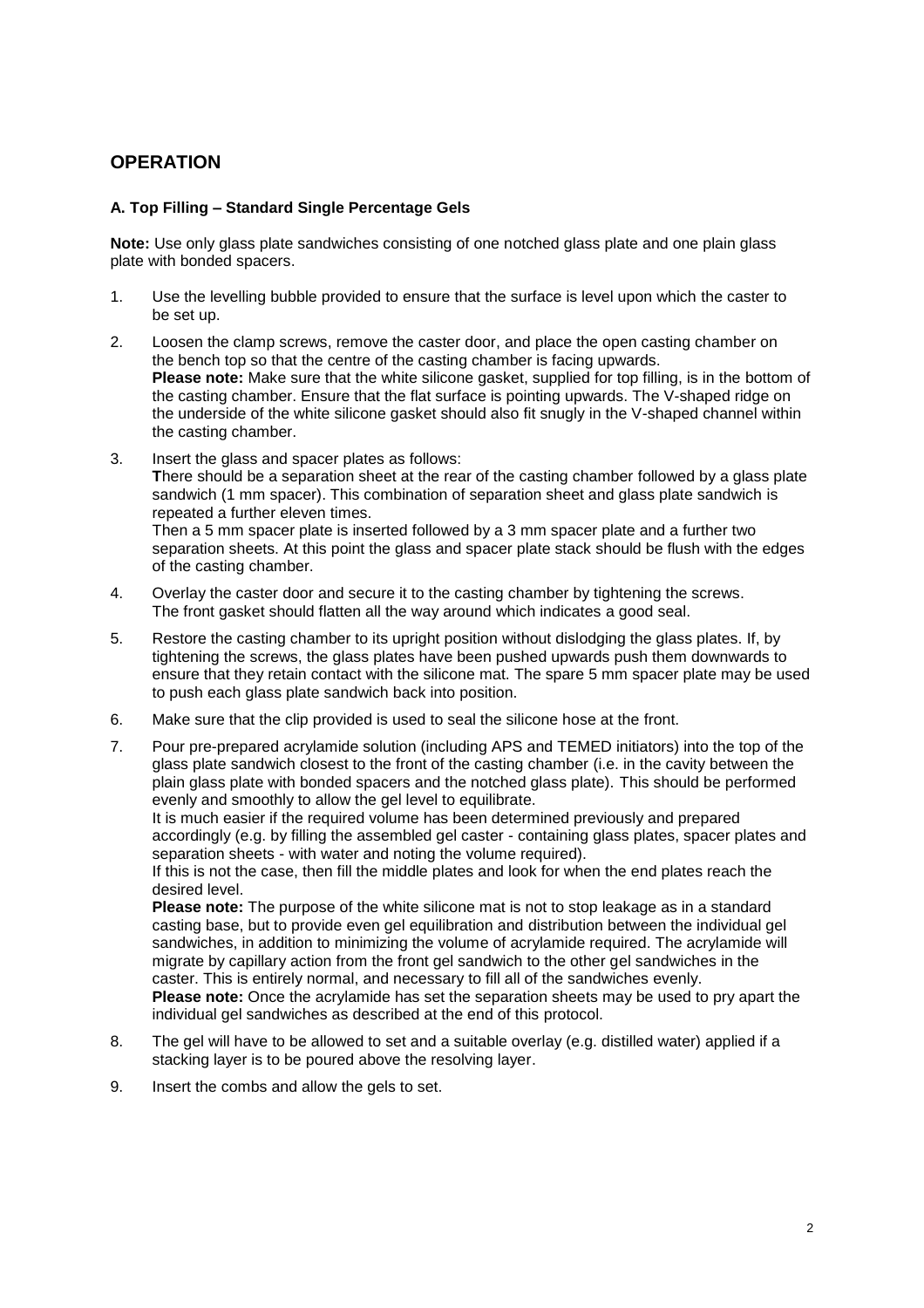## **OPERATION**

#### **B. Bottom Filling – Gradient Gels**

**Note:** Use only glass plate sandwiches consisting of one notched glass plate and one plain glass plate with bonded spacers.

- 1. Use the levelling bubble provided to ensure that the surface is level upon which the caster to be set up.
- 2. Loosen the clamp screws, remove the caster door, and place the open casting chamber on the bench top so that the centre of the casting chamber is facing upwards. **Please note:** Remove the large bottom white gasket for top-filling, to reveal a V-shaped channel. This channel is necessary for acrylamide gradient equilibration when the gel is poured.
- 3. Insert the glass and spacer plates as follows: There should be a separation sheet at the rear of the casting chamber followed by a glass plate sandwich (1 mm spacer). This combination of separation sheet and glass plate sandwich is repeated a further eleven times. Then a 5 mm spacer plate is inserted followed by a 3 mm spacer plate and a further two separation sheets. At this point the glass and spacer plate stack should be flush with the edges of the casting chamber.
- 4. Overlay the caster door and secure it to the casting chamber by tightening the screws. The Front gasket should flatten all the way around which indicates a good seal.
- 5. Restore the casting chamber to its upright position without dislodging the glass plates. If, by tightening the screws, the glass plates have been pushed upwards push them downwards to ensure that they retain contact with the silicone mat. The spare 5 mm spacer plate may be used to push each glass plate sandwich back into position.
- 6. The first time a certain number of gels of a certain thickness are cast, it is necessary to determine the required volume of acrylamide so as to ensure a complete gradient. This can be done by calculating the volume of gel in each plate and multiplying by the number used. There is also 8 ml of gel which will not fill the glass plates. This will fill the bottom gap and is necessary for even filling of the plates. This should be taken into consideration and added to the lowest gradient.
- 7. Place the Gradient Mixer (Art. Nr. N857.1 / N858.1) on a magnetic stirring plate and attach the outlet to the port on the Gel Multi Caster. Ensure the outlet valve on the Gradient Mixer is closed.

The following steps need to be performed, smoothly sequentially and rapidly to ensure correct and complete pouring. It is usually necessary to practice these steps beforehand to ensure that the polymerization time of the gel is not exceeded by the pouring time. If this is the case the initiators can be adjusted to allow polymerization over a longer time period.

- 8. Determine the volume of both high and low concentrations of gel necessary and immediately prior to inserting, add APS and TEMED. Then quickly pour the solutions into the correct chambers of the Gradient Mixer as per the manufacturer's instructions.
- 9. Turn on the stirring bar in the mixing chamber of the Gradient Mixer, open the tubing clamp of the Gradient Mixer and allow the Gel Multi Caster to fill. This may need a peristaltic pump if the flow is not fast enough.
- 10. Insert the combs and allow the gels to set.